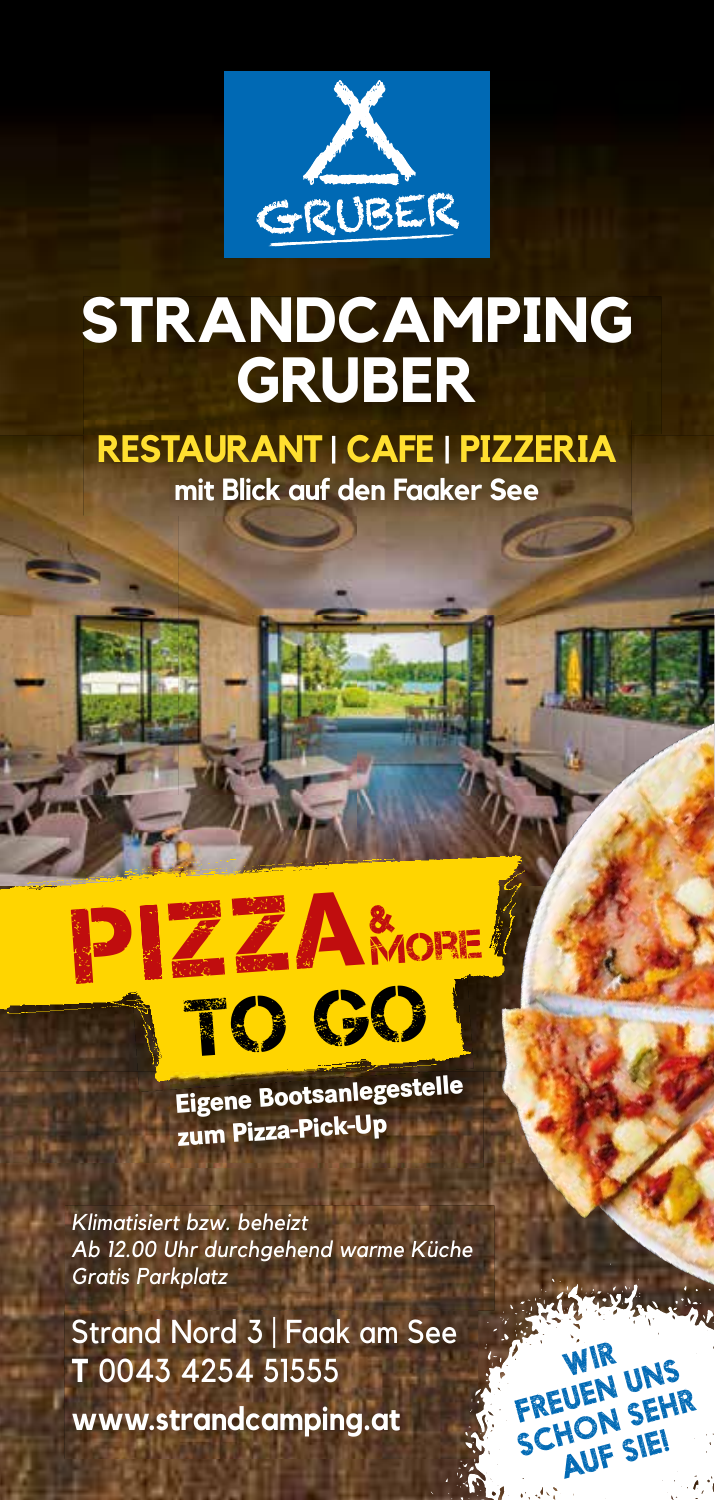### Kinderkarte Kid's Menu

| mit hausgemachter Tomaten-Fleisch-Sauce und geriebenem Parmesan<br>Small portion of Spaghetti Bolognese with our home-made<br>tomato-meat-sauce and freshly grated Parmesan cheese |                 |
|------------------------------------------------------------------------------------------------------------------------------------------------------------------------------------|-----------------|
| Kleine Portion Tortellini in Schinken-Rahm-Sauce€ 6,80<br>Small portion of Tortellini with our home-made ham-cream-sauce                                                           |                 |
| Typical carinthian dumplings filled with cottage cheese and herbs                                                                                                                  | $\epsilon$ 8,00 |
| Kinder-Wienerschnitzel.<br>mit Pommes frites und Ketchup (Schwein)<br>Small Wiener Schnitzel with french fries (pork)                                                              | € 8,50          |
| 2 pancakes filled with apricot jam                                                                                                                                                 |                 |

# Suppen | Soups

| with sliced pancakes          |              |
|-------------------------------|--------------|
| Dindonnes mit Tinslan Vatidal | $\sim$ $100$ |

**Rindsuppe mit Tiroler Knödel** . . . . . . . . . . . . . . . . . . . . . . . . . . . . . . . . . . .**€ 4,80** *Beef soup with bacon dumplings*

### Ofenkartoffel Baked potato

| <b>Ofenkartoffel mit Schnittlauchsauce</b><br>und bunter Salatgarnitur |                   |
|------------------------------------------------------------------------|-------------------|
| Baked potato with chive sauce and salad garnish $\mathcal{E}$ 9,20     |                   |
| on top: Schinkenstreifen   ham strips                                  | $+ \epsilon$ 2,50 |
| gebratener Speck   fried bacon                                         | $+ \epsilon$ 2,50 |
| gebratene Putenstreifen   fried strips of turkey                       | $+ \in 3,50$      |
| 3 Garnelen   3 king prawns                                             | $+ \in 5,00$      |
| Gyros                                                                  | $+ \in 5,00$      |

 $2.576$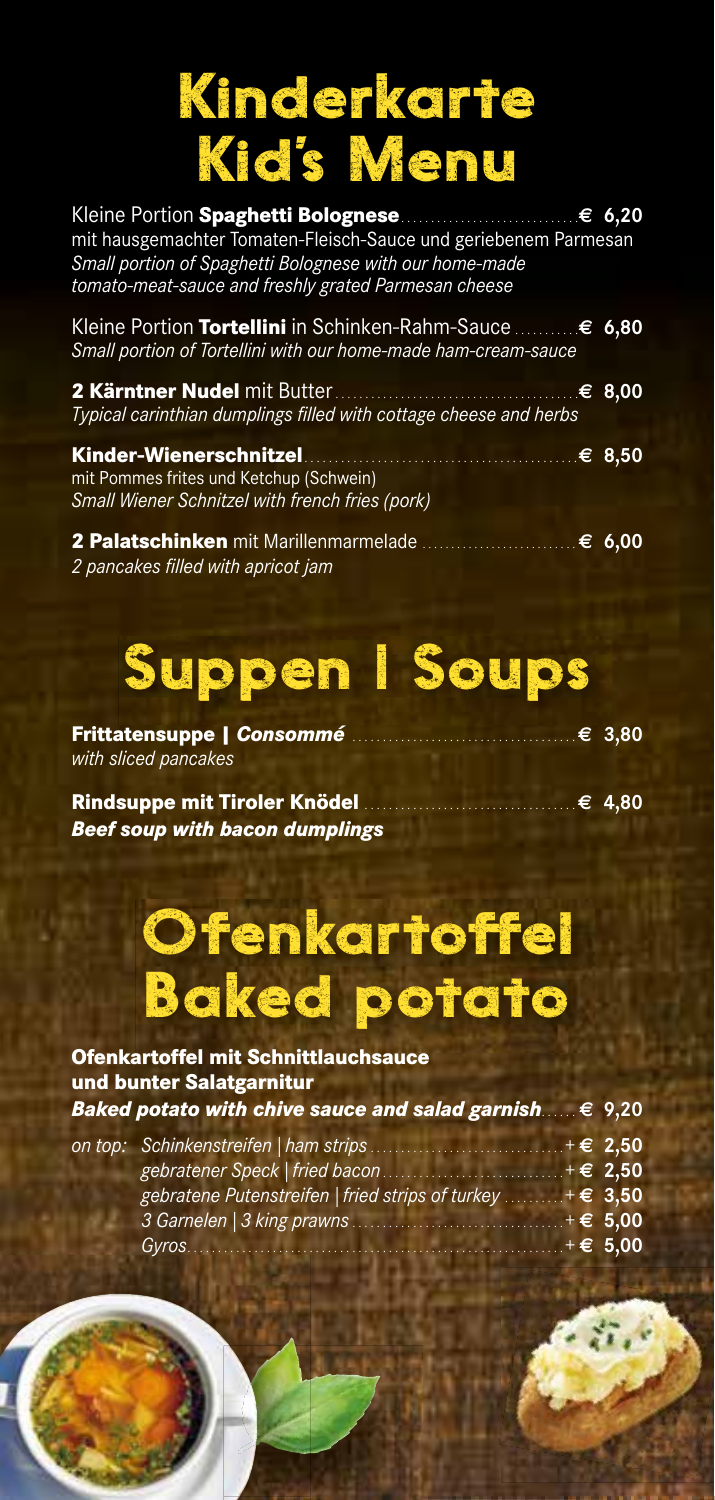### Knackige Salate Our Salads

| Thunfischsalat   <i>Tuna salad</i> .                                                                                                                | € 12,30 |
|-----------------------------------------------------------------------------------------------------------------------------------------------------|---------|
| Grüner Salat   Tomaten   Thunfisch   Zwiebel   Gebäck<br>Green salad   tomatoes   onion   tuna   roll                                               |         |
| Salat mit Ziegenkäse   Salad with goat cheese€ 12,60<br>Grüner Salat   Tomaten   Ziegenkäse   Gebäck<br>Green salad   tomatoes   goat cheese   roll |         |
| <b>Caprese mit cremiger Burrata</b>                                                                                                                 |         |
| <b>Caprese salad with creamy burrata</b>                                                                                                            | € 12,30 |
| Sonnengereifte Tomaten   Basilikum   Olivenöl<br>Tomatoes   fresh basil   olive oil                                                                 |         |
| Salatvariation mit gebackenen Hühnerstreifen € 11,90<br>Mixed salad with crispy baked chicken sticks                                                |         |
| <b>Salatvariation mit gebratenen Putenstreifen</b><br>Mixed salad with fried turkey strips                                                          | € 11,90 |
| Große gemischte Salatschüssel   Mixed salad                                                                                                         | € 8,20  |
| Kleiner grüner Beilagensalat   Small green salad                                                                                                    | .€ 2,80 |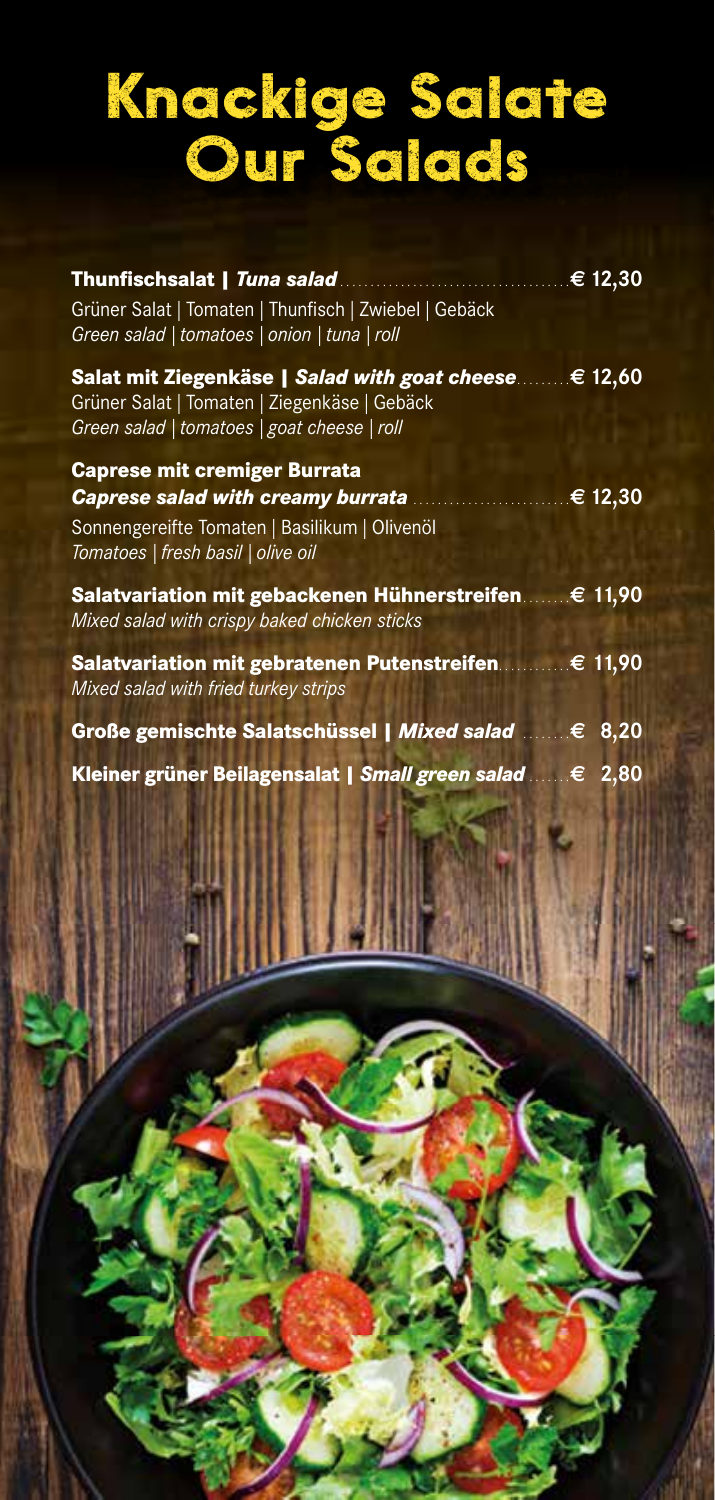### Aus der Nudelküche Our Pasta & Dumpling Dishes



| <b>Spaghetti Bolognese</b><br>Herzhafte Tomaten-Fleischsauce mit frisch geriebenem Parmesan                                                                                                                                                                                                                                        | $\epsilon$ 10,80            |
|------------------------------------------------------------------------------------------------------------------------------------------------------------------------------------------------------------------------------------------------------------------------------------------------------------------------------------|-----------------------------|
| with a homemade tomato-meat sauce and parmesan                                                                                                                                                                                                                                                                                     |                             |
| Spaghetti mit Pesto   spaghetti with pesto.                                                                                                                                                                                                                                                                                        | $\overline{\epsilon}$ 10,80 |
| Linguini in italienischer Gorgonzola-Sauce.<br>Linguini in a delicious gorgonzola cheese sauce                                                                                                                                                                                                                                     | € 10,80                     |
| Tortellini<br>in Schinken-Rahm-Sauce mit geriebenem Parmesan                                                                                                                                                                                                                                                                       | € 11,50                     |
| with a ham-cream sauce and parmesan                                                                                                                                                                                                                                                                                                |                             |
| Lasagne al forno.                                                                                                                                                                                                                                                                                                                  | € 12,50                     |
| <b>Kärntner Nudel</b><br>Große Teigtaschen gefüllt mit Bauerntopfen   Kartoffeln<br>frischen Kräutern   mit Butter und kleinem Blattsalat<br>Typical carinthian dumplings filled with cottage cheese and herbs<br>served with butter and small green salad                                                                         |                             |
| 3 Stück   3 pieces<br>2 Stück   2 pieces                                                                                                                                                                                                                                                                                           | € 13,20<br>€ 10,80          |
| Spinatnudel<br>Große Teigtaschen gefüllt mit Bauerntopfen   Blattspinat   Kartoffeln<br>Zwiebeln Knoblauch   frischen Kräutern   mit Butter und kleinem Blattsalat<br>Typical carinthian dumplings filled with cottage cheese   spinach   onion<br>garlic   herbs   served with butter and small green salad<br>3 Stück   3 pieces | $\epsilon$ 13,20            |
| 2 Stück   2 pieces                                                                                                                                                                                                                                                                                                                 | € 10,80                     |
| Geröstete Semmelknödel   <i>roasted dumplings</i><br>mit Ei und kleinem Blattsalat<br>with egg and small green salad                                                                                                                                                                                                               | € 10,80                     |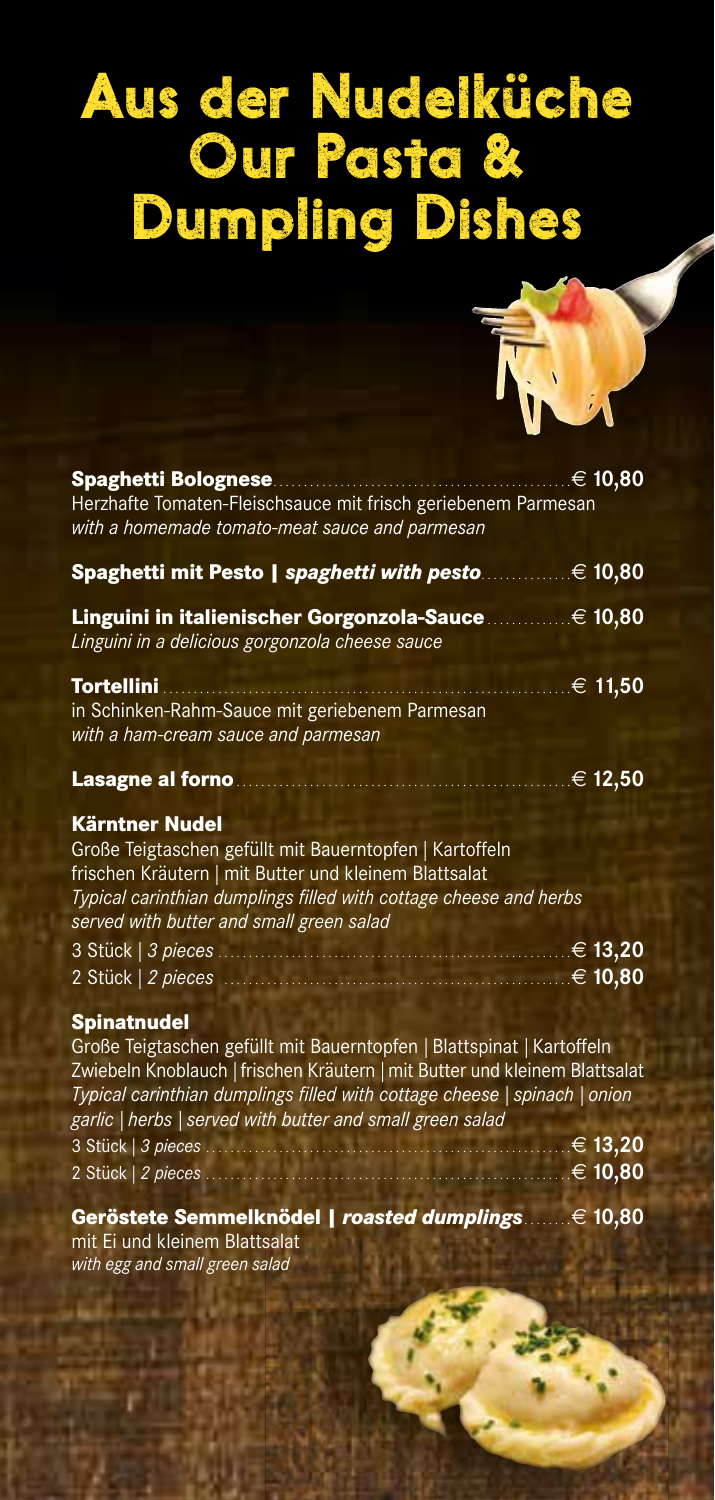# Pizza

| <b>MARGHERITA</b>                                         | $\epsilon$ 8,50  |
|-----------------------------------------------------------|------------------|
| Tomaten   Mozzarella   frischer Basilikum                 |                  |
| tomatoes   mozzarella   fresh basil                       |                  |
|                                                           |                  |
| <b>PROSCIUTTO</b>                                         | € 9,90           |
| Tomaten   Mozzarella   Schinken   Oregano                 |                  |
| tomatoes   mozzarella   ham   oregano                     |                  |
| <b>PROSCIUTTO CRUDO</b>                                   | € 12,90          |
| Tomaten   Mozzarella   Rucola   Rohschinken   Parmesan    |                  |
| tomatoes   mozzarella   rocket salad   raw ham   parmesan |                  |
|                                                           |                  |
| <b>PROSCIUTTO TONNO</b>                                   | $\epsilon$ 12,90 |
| Tomaten   Mozzarella   Prosciutto   Thunfisch   Zwiebel   |                  |
| tomatoes   mozzarella   ham   tuna   onion                |                  |
| <b>PROSCIUTTO E FUNGHI</b>                                | € 12,90          |
| Tomaten   Mozzarella   Schinken   Champignons   Oregano   |                  |
| tomatoes   mozzarella   ham   mushrooms   oregano         |                  |
|                                                           |                  |
| <b>TONNO</b>                                              | € 11,90          |
| Tomaten   Mozzarella   Thunfisch   Zwiebel                |                  |
| tomatoes   mozzarella   tuna   onion                      |                  |
| <b>HAWAII</b>                                             | € 10,90          |
| Tomaten   Mozzarella   Schinken   Ananas                  |                  |
| tomatoes   mozzarella   ham   pineapple                   |                  |
|                                                           |                  |
| <b>SALAMI</b>                                             | € $9,90$         |
| Tomaten   Mozzarella   Salami   Oregano                   |                  |
| tomatoes   mozzarella   salami   oregano                  |                  |
|                                                           |                  |
| <b>SALAMI TONNO</b>                                       | € 12,90          |
| Tomaten   Mozzarella   Salami   Thunfisch   Zwiebel       |                  |
| tomatoes   mozzarella   salami   tuna   onion             |                  |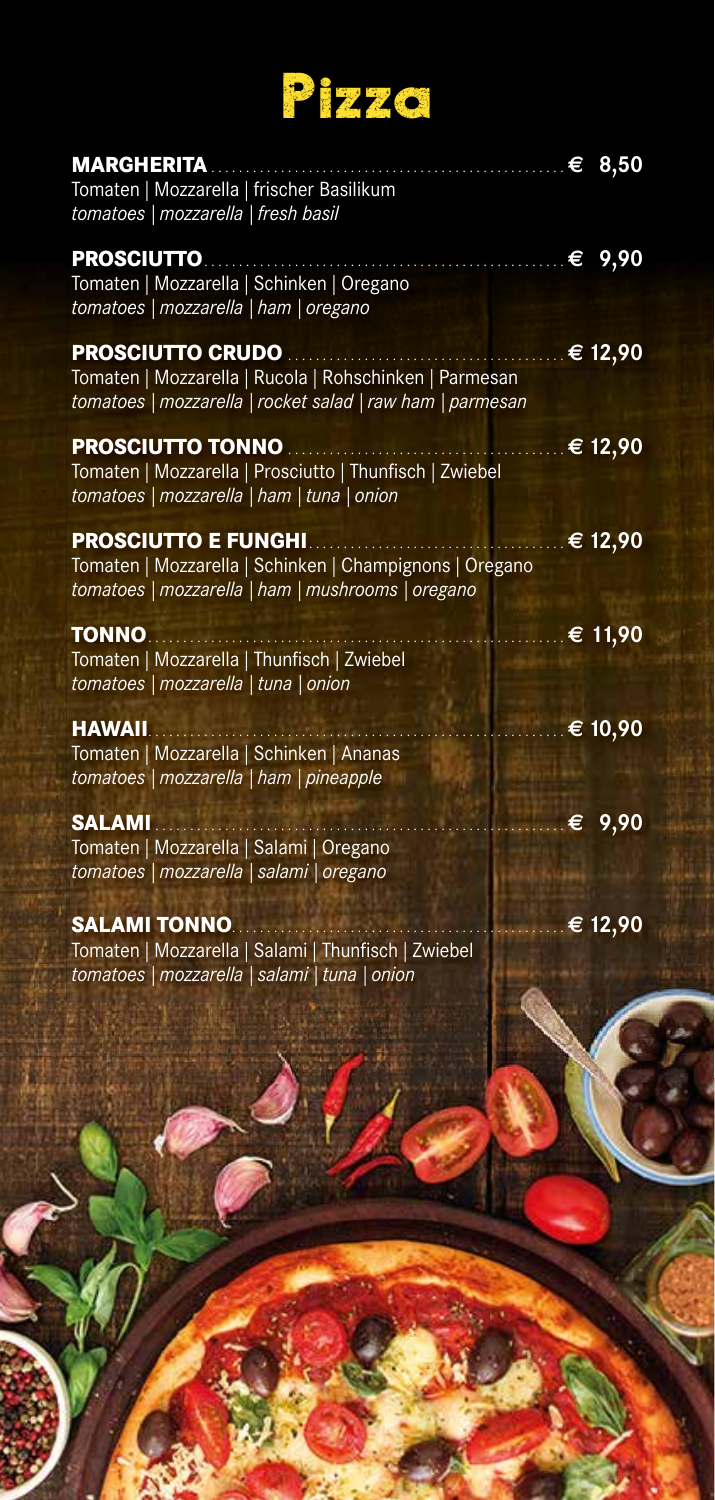| <b>PICCANTE</b><br>Tomaten   Mozzarella   scharfe Salami   Pfefferoni<br>Jalapeños   Chili   Zwiebel<br>tomatoes   mozzarella   spicy salami   chili peppers<br>jalapeños   onion          | € 12,90                                                                      |
|--------------------------------------------------------------------------------------------------------------------------------------------------------------------------------------------|------------------------------------------------------------------------------|
| QUATTRO FORMAGGI.<br>Tomaten   Mozzarella   Gorgonzola   Fontina<br>Grana   frischer Basilikum<br>tomatoes   mozzarella   gorgonzola cheese   fontina cheese<br>grana cheese   fresh basil | € 12,50                                                                      |
| <b>QUATTRO STAGIONI</b><br>Tomaten   Mozzarella   Schinken   Champignons<br>Artischocken   Oliven<br>tomatoes   mozzarella   ham   mushrooms   artichokes   olives                         | € 12,90                                                                      |
| <b>CAPRICCIOSA</b><br>Tomaten   Mozzarella  Schinken   Champignons   Artischocken<br>tomatoes   mozzarella   ham   mushrooms   artichokes                                                  | € 12,90                                                                      |
| <b>RUCOLA</b><br>Tomaten   Mozzarella   Ricotta   Rucola   Cherrytomaten<br>tomatoes   mozzarella   ricotta   rocket salad   cherry tomatoes                                               | € 11,90                                                                      |
| <b>SPINACI</b><br>Tomaten   Blattspinat   Ricotta   Parmesan<br>tomatoes   leaf spinach   ricotta   parmesan                                                                               | € 10,50                                                                      |
| <b>CAPRESE</b><br>Tomaten   Büffelmozzarella   Cherrytomaten   frischer Basilikum<br>tomatoes   mozzarella di bufala   cherry tomatoes   fresh basil                                       | € $\overline{12,90}$                                                         |
| <b>CAPRESE SPEZIAL</b><br>Tomaten   Büffelmozzarella   Cherrytomaten<br>frischer Basilikum   Trüffelöl<br>tomatoes   mozzarella di bufala   cherry tomatoes<br>fresh basil   truffle oil   | € 12,90<br>.                                                                 |
| <b>PRIMAVERA</b><br>tomatoes   raw ham   rocket salad   cherry tomatoes   parmesan                                                                                                         | € 12,90<br>Tomaten   Rohschinken   Rucola   Cherrytomaten   Parmesansplitter |
| <b>PUGLIESE</b><br>Tomaten   Mozzarella   Paprika   Sardellen   Oliven   roter Zwiebel<br>tomatoes   mozzarella   peppers   anchovies   olives   red onion                                 | .⊥€ 11,50                                                                    |
| <b>MAFIOSI</b><br>Salami   Pfefferoni   Zwiebel   Speck   Sardellen<br>Salami   chili peppers   onion   speck   anchovies                                                                  | $\mathbb{R} \in 11,50$                                                       |
| <b>HARRY</b><br>Tomaten   Mozzarella   Schinken   Salami   Zwiebel   Oregano<br>tomatoes   mozzarella   ham   salami   onion   oregano                                                     | € 12,90                                                                      |
| <b>GYROS</b><br>Gyros   Tsatsiki   Oliven   Zwiebel<br>gyros   tsatsiki   olives   onion                                                                                                   | € 12,90                                                                      |
| ER BELAG: $+$ $\in$ 1,00<br>ZUSÄTZLICI                                                                                                                                                     |                                                                              |

**Additional topping: + € 1,00**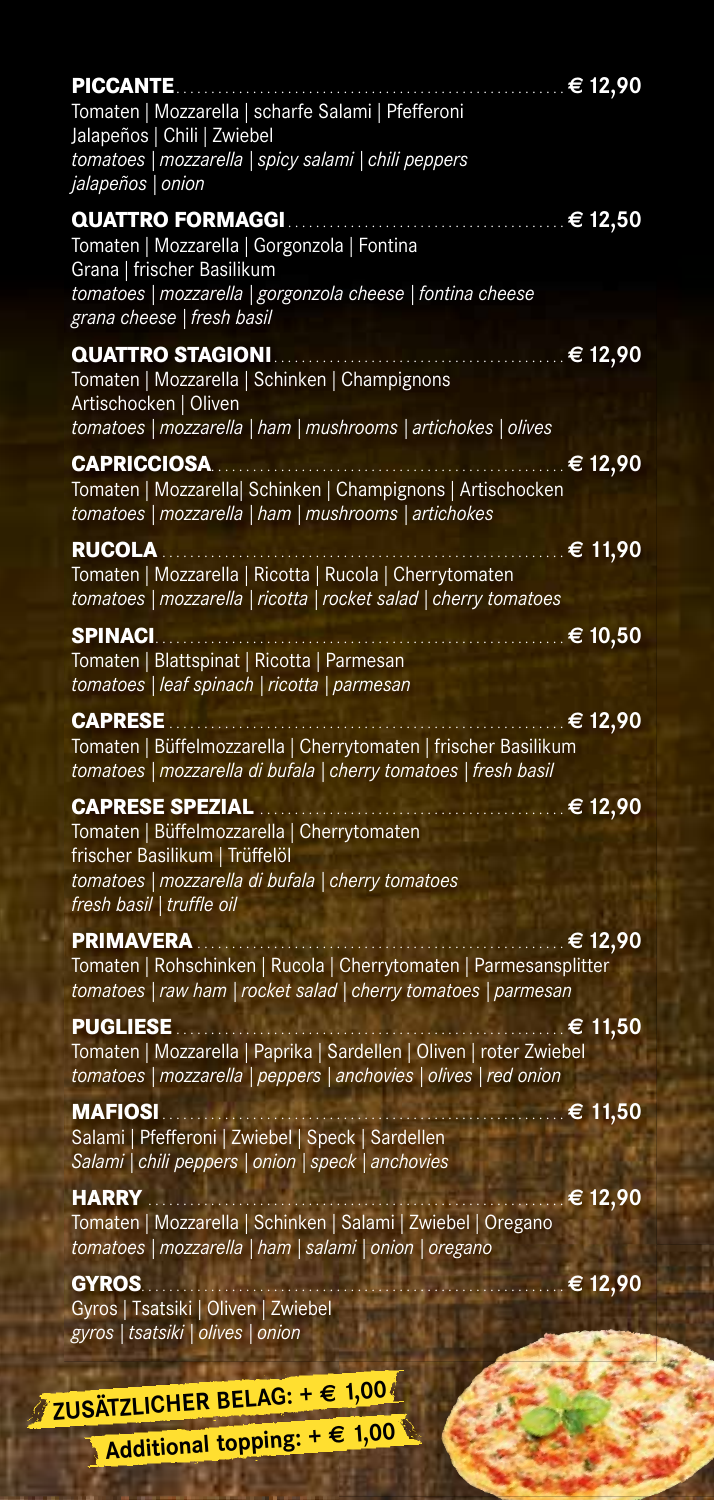### Burger

#### **Harry's Burger** . . . . . . . . . . . . . . . . . . . . . . . . . . . . . . . . . . . . . . . . . . . . . . . . . . . . . . . . . .**€ 13,80**

Saftiges Rindfleisch | Käse | Speck | Tomaten | grüner Salat Zwiebel | pikante Sauce | Pommes *Beef | cheese | tomatoes | bacon | green salad | onion | spicy sauce served with french fries*

**Lord of the Zwiebelringe** . . . . . . . . . . . . . . . . . . . . . . . . . . . . . . . . . . . . . . . . . . .**€ 13,80** Saftiges Rindfleisch | Käse | Tomaten | grüner Salat | Jalapeños Zwiebel *|* Chili-Sauce *|* getopped mit gebackenen Zwiebelringen *|* Pommes *Burger with beef | cheese | tomatoes | green salad | onion | jalapeños chili-sauce topped with backed onion rings | served with french fries*

**The Hoff** . . . . . . . . . . . . . . . . . . . . . . . . . . . . . . . . . . . . . . . . . . . . . . . . . . . . . . . . . . . . . . . . . . . .**€ 13,80** Saftiges Rindfleisch vom Weiderind | Käse | grüner Salat Weißkraut | Portweinzwiebel | Smoked BBQ-Sauce | Pommes *Burger with beef | cheese | tomatoes | bacon | green salad | onion our spicy sauce | served with french fries*

**"Huli Huli" Chicken Burger** . . . . . . . . . . . . . . . . . . . . . . . . . . . . . . . . . . . . . . .**€ 13,80** Hühnerbrustfilet knusprig paniert I grüner Salat I Ananas I Speckstreifen verfeinert mit der unverwechselbaren "Huli Huli" Sauce nach dem Originalrezept aus Hawaii I Pommes *Crispy chicken breast | green salad | pineapple | bacon strip and our homemade Hawaiian style Huli Huli-sauce | french fries*

### Regional & International

**Wiener Schnitzel** . . . . . . . . . . . . . . . . . . . . . . . . . . . . . . . . . . . . . . . . . . . . . . . . . . . . . . .€ **13,50** vom heimischen Schwein | Pommes *Pork | with french fries*

**Oma Gruber's Rindersaftgulasch |** *Beef goulash* . . . . . . .€ **13,90** nach altem Hausrezept | mit Spätzle *with spätzle (small floured dumplings)*

#### **Grillteller |** *Mixed grill* . . . . . . . . . . . . . . . . . . . . . . . . . . . . . . . . . . . . . . . . . . . . . .€ **15,80**

Kotelett vom heimischen Markenschwein | Bratwurst | Cevapčiči gebackene Zwiebelringe | Kräuterbutter | Pommes *Pork chop | roasted sausage | cevapcici | baked onion rings herb butter | french fries*

**Gyros** . . . . . . . . . . . . . . . . . . . . . . . . . . . . . . . . . . . . . . . . . . . . . . . . . . . . . . . . . . . . . . . . . . . . . . . .**€ 13,90** pikant zubereitet | mit Putenfleisch | Pita-Brot | Tzatziki *Spicy turkey meat | pita bread | tzatziki*

**Curry mit Putenfleisch |** *Curry with turkey* . . . . . . . . . . . . . .**€ 14,90** Kokosmilch *|* Tomaten *|* Ananas *|* indische Gewürze *|* Reis *cocoa milk | tomatoes | pineapple | indian spices | rice*

**Black Tiger Garnelen |** *Black Tiger Prawns* . . . . . . . . . . . . . . .**€ 15,80** 7 Stück | in Olivenöl angebraten | mit Knoblauch | Chili | Petersilie | Weißbrot *7 pieces | fried in olive oil | with garlic | chili | parsley | white bread*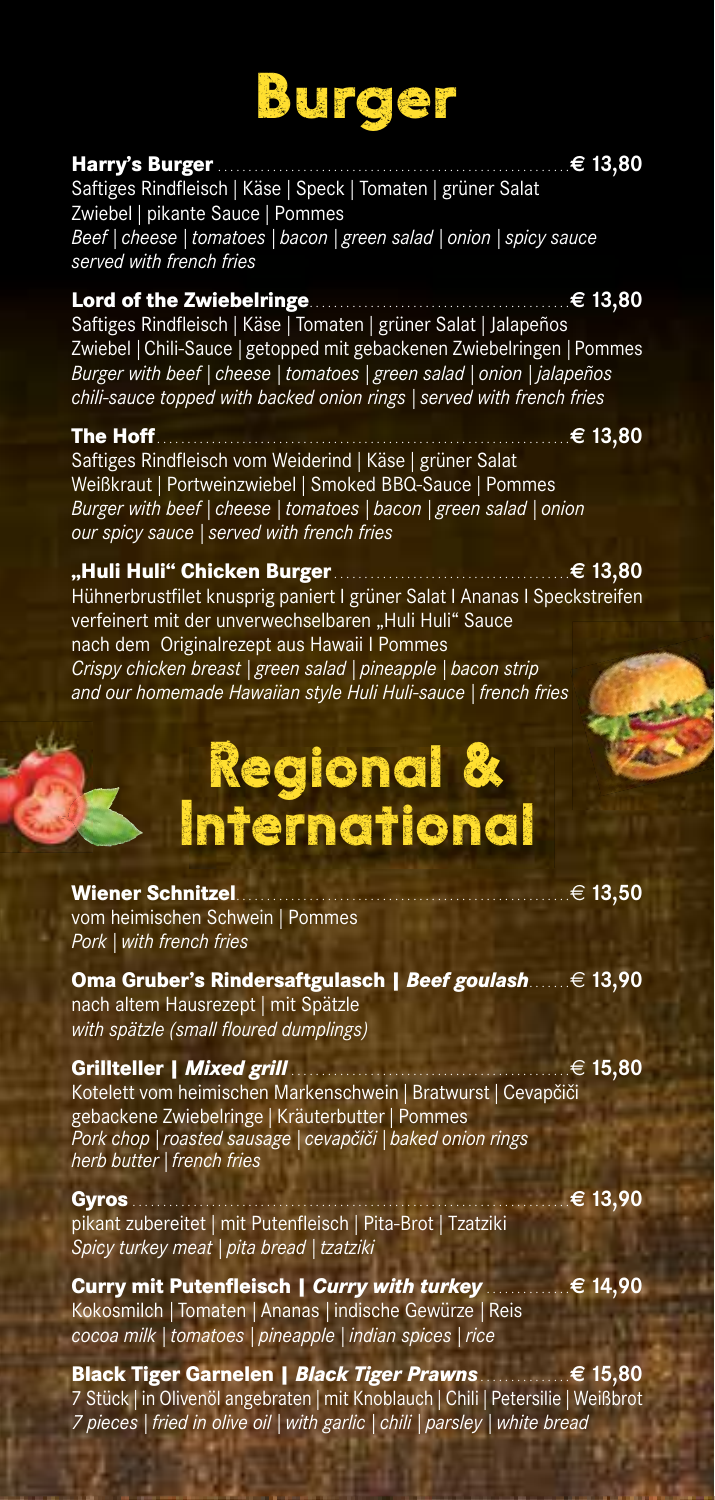## Für Zwischendurch Appetizers

| mit Senf   Kren   Semmel          |  |
|-----------------------------------|--|
| with mustard   horseradish   roll |  |
|                                   |  |

| Saure Essigwurst   Sliced sausage <b>communities</b> 6,90 |  |
|-----------------------------------------------------------|--|
| mit Zwiebel   Kernöl   Gebäck                             |  |
| with onion   vinegar   pumpkin seed oil   roll            |  |

**Schinken-Käse-Toast |** *Ham and cheese toast* . . . . . . . . . **€ 4,80**

### Desserts

| <b>Eispalatschinken</b> mit Vanilleeis und Schokoladesauce<br>Austrian style pancakes filled with vanilla ice cream<br>chocolate sauce   whipped cream                          | $\epsilon$ 8,50 |
|---------------------------------------------------------------------------------------------------------------------------------------------------------------------------------|-----------------|
| <b>Marillenpalatschinken</b><br>Austrian style pancakes filled with apricot jam                                                                                                 | € 6,20          |
| <b>Nutellapalatschinken</b><br>Austrian style Nutella-pancakes                                                                                                                  | € 6,80          |
| <b>Profiteroles</b> 3 Stück mit Schlagobers<br>3 pieces   whipped cream                                                                                                         | .€ 6,80         |
| <b>Oma Grubers Apfelstrudel</b><br>mit Schlagobers<br>Apple strudel   whipped cream                                                                                             | € 4,80          |
| <b>Espresso mit 1 Kugel Eis.</b><br>Espresso with 1 scoop of ice cream                                                                                                          | € 3,80          |
| <b>Waffel mit Zucker und Zimt</b><br>Wafer with sugar and cinnamon                                                                                                              | € 4,80          |
| <b>Waffel Nutella</b><br><b>Wafer with Nutella</b>                                                                                                                              | € 6,80          |
| <b>Waffel Banana</b><br>mit Vanilleeis   Bananen   Schlagobers   Schokosauce<br>Wafer with vanilla ice cream   banana   chocolate sauce   whipped cream                         | € 7,80          |
| <b>Waffel Valentina</b><br>mit Vanilleeis   heißen Himbeeren und Schlagobers<br>Wafer with vanilla ice cream   hot raspberries   whipped cream                                  | € 7,80          |
| <b>Waffel Nuss</b><br>mit Vanilleeis   karamellisierten Mandeln   Ahornsirup   Schlagobers<br>Wafer with vanilla ice cream   caramelized almonds<br>maple syrup   whipped cream | € 8,20          |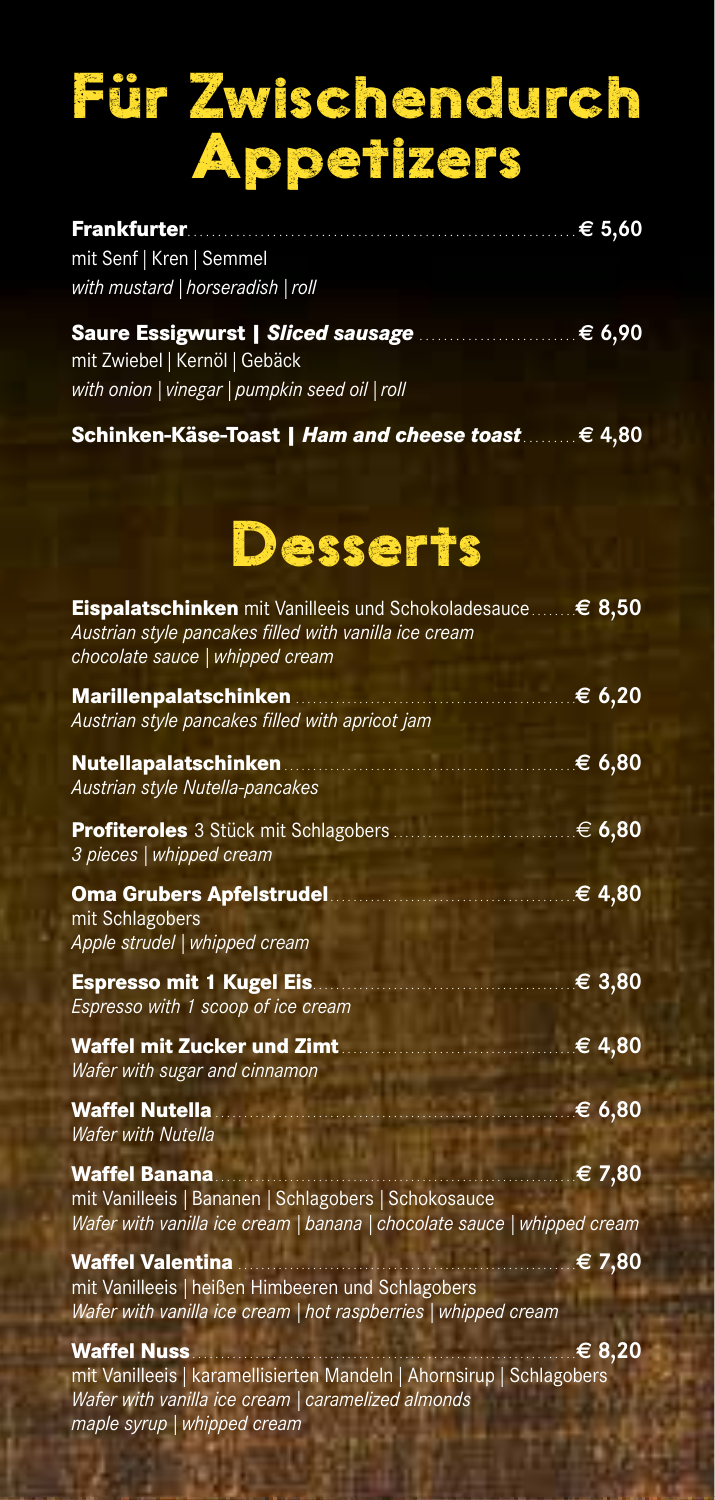## Eis | Ice cream

#### **Genießen Sie unser köstliches italienisches Eis!** *Enjoy our delicious Italian ice cream!*

| <b>Heiße Liebe</b><br>3 Kugeln Vanilleeis mit warmen Himbeeren   Schlagobers   Waffeln<br>3 scoops of vanilla ice cream   hot raspberries   whipped cream   waffles                                                                     | € 8,60           |
|-----------------------------------------------------------------------------------------------------------------------------------------------------------------------------------------------------------------------------------------|------------------|
| <b>Eiskaffee</b><br>3 Kugeln Vanilleeis mit San Giusto-Kaffee   Rum<br>Schlagobers   Waffeln<br>3 scoops of vanilla ice cream   coffee   rum   whipped cream   waffles                                                                  | € 8,20           |
| <b>Coupe Dänemark</b><br>3 Kugeln Vanilleeis mit Schokoladesauce, Schlagobers, Waffeln<br>3 scoops of vanilla ice cream   chocolate sauce   whipped cream   waffles                                                                     | € 7,20           |
| <b>Bananensplit</b><br>3 Kugeln Vanilleeis   Banane   Schokoladesauce   Schlagobers<br>Mandelsplitter   Waffeln<br>3 scoops of vanilla ice cream   banana   chocolate sauce<br>whipped cream   waffles                                  | € 8,60           |
| <b>Giottobecher</b><br>.<br>Haselnuss-, Stracciatella- und Schokoladeeis   Schokoladesauce,<br>Giotto   Schlagobers   Waffeln<br>Hazelnut-, stracciatella and chocolate ice cream   chocolate sauce<br>Giotto   whipped cream   waffles | € $8,20$         |
| Eierlikör Spezial<br>3 Kugeln Stracciatellaeis   Eierlikör   Schlagobers   Waffeln<br>3 scoops of stracciatella ice cream   egg nog   whipped cream   waffles                                                                           | $\epsilon$ 8,20  |
| Sommertraum<br>Erdbeer-, Mango und Vanilleeis   Früchte   Fruchtsauce<br>Schlagobers   Waffeln<br>Strawberry, mango- and vanilla ice cream   fruit   fruit sauce<br>whipped cream   waffles                                             | € 9,80           |
| <b>Gemischtes Eis</b><br>3 Kugeln Eis mit Waffeln ohne Schlagobers.<br>3 scoops of ice cream   waffles<br>mit Schlagobers   with whipped cream                                                                                          | € 6,20<br>€ 6,80 |
| <b>Kindereisbecher</b><br>2 Kugeln Eis, Schlagobers, Smarties<br>2 scoops of ice cream, whipped cream, Smarties                                                                                                                         | $\in$ 4,80       |